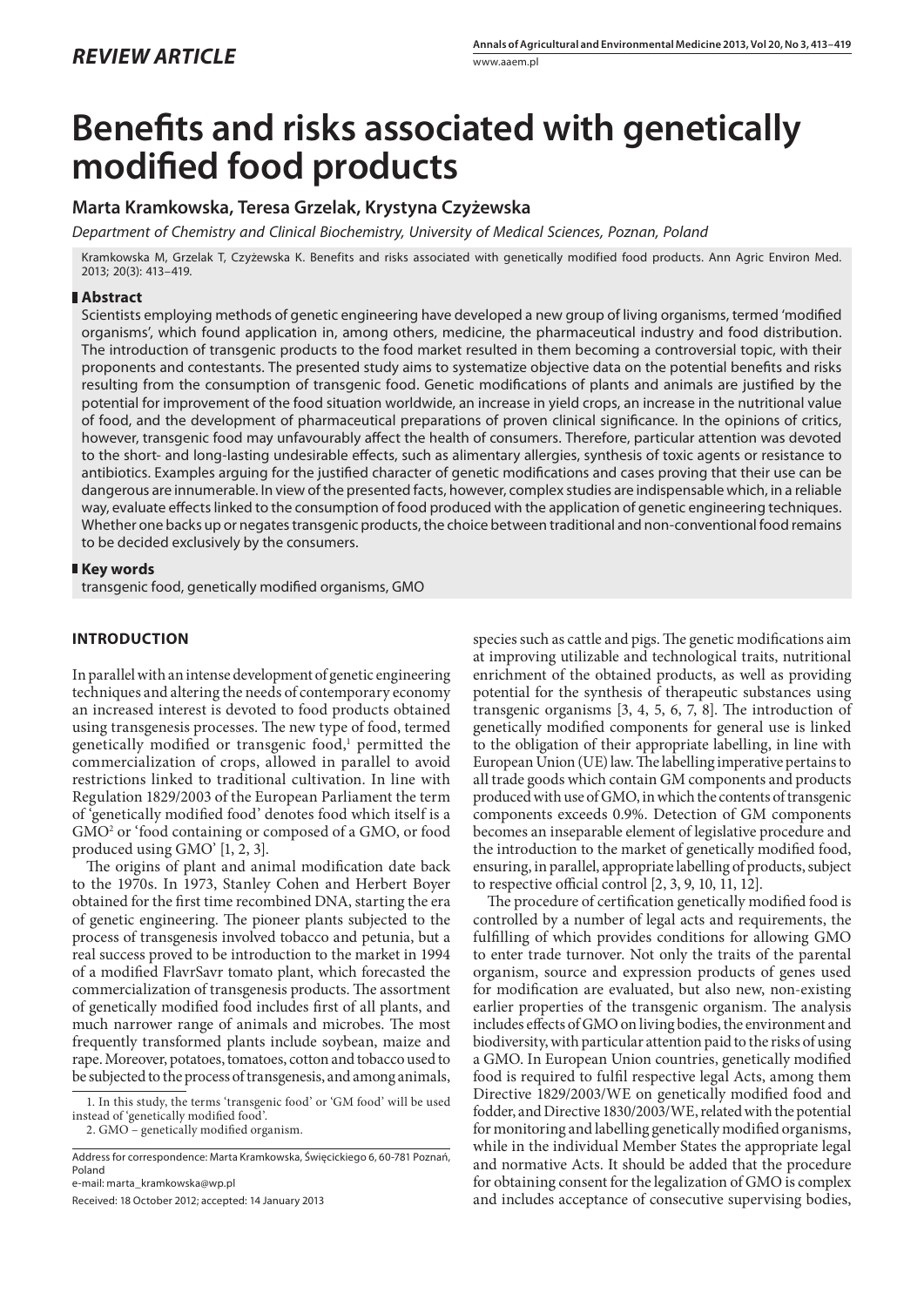both at the European level, first of all of the European Food Safety Authority (EFSA), and at the national level [3, 13, 14].

The process of introducing genetically modified food to consumer markets is preceded by a detailed technological and toxicological analysis, aimed at evaluation of safety linked to its use. A number of methods are distinguished which allow to evaluate the precisely GMO content in a studied sample. Molecular biology techniques are based, first of all, on analysis of nucleotide sequence in the chain of genetic information, protein analysis, or on physicochemical reactions. The need for monitoring products containing components with modified genetic information promoted development of networks of laboratories, including, among others, the European Network of GMO Laboratories (ENGL), formed on the grounds of European Union law, the principal purpose of which involves the development of standards in sampling, detection and quantitative analysis of genetic material contained in a studied sample. Beyond doubt, genetically modified food products allowed to enter worldwide trade are scrupulously tested for potential effects resulting from their consumption [2, 3, 15].

Compared with global producers of transgenic food (such as the United States, Argentina, Brazil, India, Canada or China), the countries of United Europe manifest a slower increase in the assortment of food originating from genetic modifications, which reflects the principle of restricted confidence to products of genetic engineering. Therefore, a proportion of EU member States strive to eliminate GMO. Nevertheless, the European countries which in agriculture take advantage of transgenesis products include Poland, due to the fact that territory of this country still continues to be free of the rigorous orders making it a GMO-free zone, although, in accordance with superiority of the European law, Poland cannot block trade involving GM products placed in the EU market and permitted to enter trade turnover by decision of the European Commission. It should be mentioned that legal rules related to cultivation and trade involving transgenic food in Poland and countries of the UE continue to undergo dynamic alterations [5, 6, 7, 8, 16, 17].

Problems associated with biotechnology, including genetically modified food, represent a very current topic, evoking several inverse feelings in scientific circles and in society [1, 7, 18]. The principal investigative problem involves the effect of genetically modified alimentation on the human body. The study aims at presenting objective data on the advantages and disadvantages of GM food, the potential for taking advantage of such food, reliable benefits and risks linked to it.

**Benefits resulting from genetic modification of food products.** The increasing number of transgenic food products on the food market induces the belief that genetic modification of plants and animals provides profits. The potential for improvement of agronomic, technological or utilitarian traits prompts food producers to an increasingly frequent use of achievements provided by genetic engineering. The groundwork of every modification performed involves a complex procedure of altering genome structure which, in effect, is responsible for the expression and manifestation of the desired utilitarian trait [19, 20, 21, 22].

**Modification of chemical composition in transgenic food.** Among numerous modifications induced in plants,

transformations resulting in altered chemical composition of food products deserve particular attention. Enrichment of transgenic food in specific alimentary products results in such food frequently having a much higher utility value than traditional food products. Moreover, it provides a concentrated source of nutraceutics, or substances carrying high therapeutic and pro-health value, representing a desirable element of a differentiated diet. The group of nutraceutics contains, first of all, vitamins A, C, E, plant pigments, indispensable unsaturated fatty acids (IUFA), alimentary cellulose, and pre- and probiotics [20].

The achievements of genetic engineering include the significant example of Golden Rice, the genome of which was modified by the introduction of additional copies of genes conditioning the synthesis of provitamin A (Tab. 1). Carotenoids, including, among other, β-carotene, vitamin A and its provitamin, represent a group of biologically active compounds responsible for normal sight and body resistance [9, 18, 23]. The project of enriching rice in food products involved the isolation and transfer of genes from *Erwinia uredovora*  bacteria and jonquil flowers directly to rice grains. A change in expression of individual alleles resulted in an increased activity of the enzyme of phytoene synthase, translated to an increased amount of synthesized β-carotene. The success of the project was followed by subsequent modifications, achieving parallel augmentation of the level and bioavailability of iron. In this way, Golden Rice proved to provide the product of choice for the reduction of malnutrition, due to its high nutritive value and low price [22, 24, 25].

Using the techniques for the biotechnological improvement of plants, other modifications of traits were conducted in transgenic food, targeted at the altered content of specific proteins, lipids and carbohydrates. The mentioned food components, manifesting suitability for the process of genetic transformation, permitted the development of desirable quality traits, with parallel improvement of nutritive value in individual products of transgenesis. In particular, an altered profile of amino acids, lysine, methionine, cysteine and tryptophan caused plant varieties of – until now – low value to possibly become a source of exogenous protein. This can be exemplified by cultures of sweet lupine, enriched with additional molecules of methionine [19, 26].

Genetic modifications were also prompted by the desire to improve the structure of alimentary lipids. An increasing share of saturated fatty acids, paralleled by a decreasing consumption of mono- and polyunsaturated fatty acids, prompted scientists to transform the natural composition of oil plants. Laboratory investigations resulted in soybean varieties with a few-fold increased content of oleinic (oleic) acid – a monounsaturated fatty acid – and varieties of rape rich in stearic acid – a saturated fatty acid free of unfavorable effects for health. The introduction to plant cells of genes responsible for synthesis of unsaturated fatty acids promoted also the alternative production of omega-3 acids (polyunsaturated fatty acids), highly valued for their pro-health properties, e.g. for reduction of LDL-cholesterol and triglyceride levels in serum and for reduction of cardiovascular diseases risk. This group of plants includes rape, the principal object of studies in this branch of transgenesis [7, 19, 27].

New nutritional values in transgenesis products were obtained also due to changes in the composition of carbohydrates. An interesting example of such a process involves the genetically modified potato variety, Amflora. The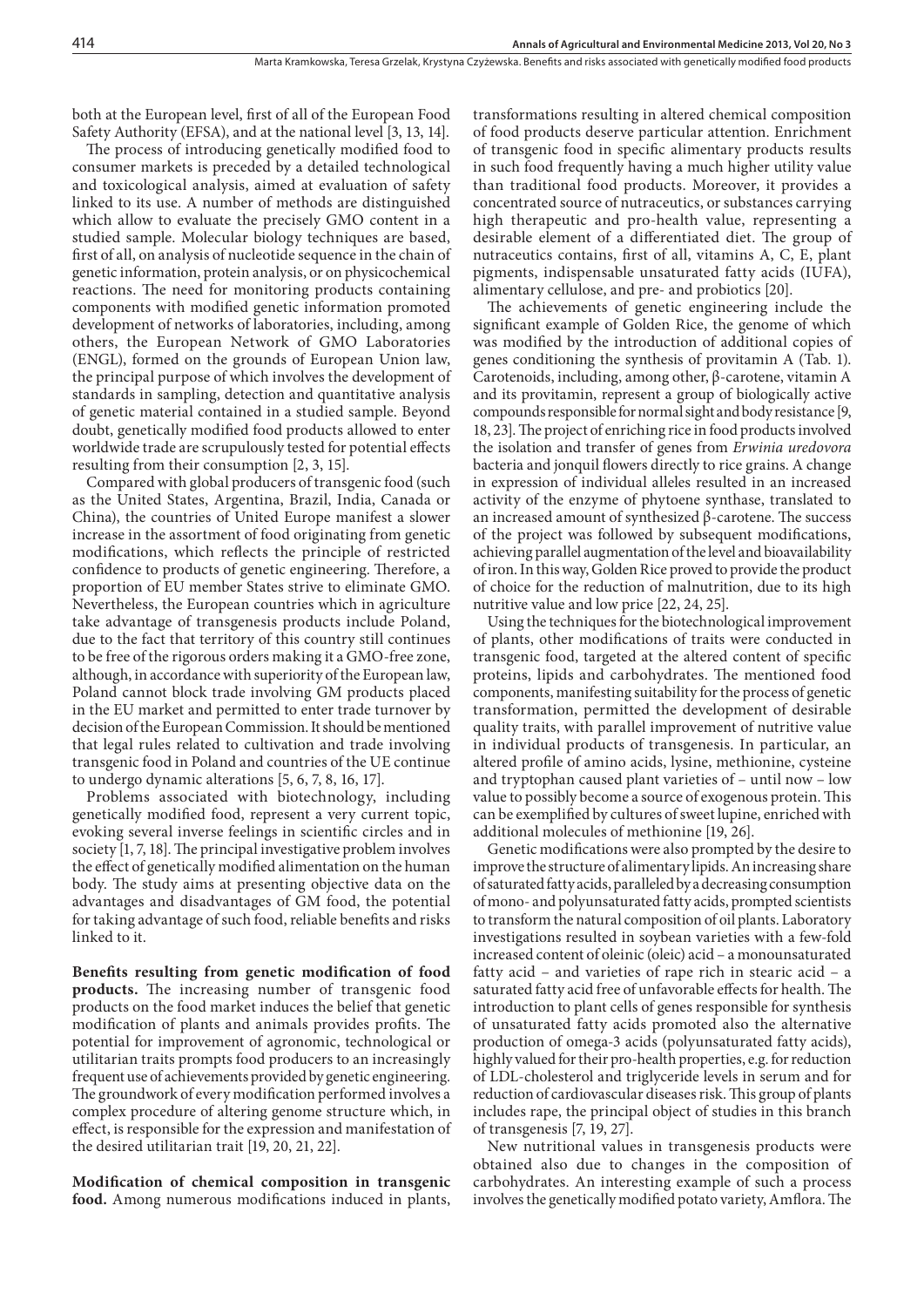bulk of potato bulb-contained polysaccharides is formed by starch, consisting of two elements, amylose and amylopectine. While in the processing industry amylose represents a useless element, amylopectine is widely used in the production of starch, paper, and in the processing of textiles. The synthesis of starch requires various enzymes, which include granule bound starch synthase (GSBB), the primary function of which involves the production of amylose. In the absence of GSBB, amylopectin is produced exclusively. The above information permitted the working out of a modification allowing alteration of the composition of potato starch. The transgenesis process involved the introduction to potato bulbs of an additional copy of the GSBB-coding gene. The transferred and recipient genome-integrated genetic material, acting by co-suppression or gene silencing, produced the effect of decreasing synthesis of the enzyme, and in this way promoting the production of amyloseless starch. Although the Amflora potato was permitted to be grown in European countries exclusively for industrial purposes, nevertheless it induced a widespread protest from society [17, 28, 29, 30, 31]. The application of techniques aimed at improving plant composition due to their content of specific alimentary components and an increased nutritional value, represents an increasingly broad branch in food technology.

**Improvement in technological and utility trends.** The aim of plant cell genetic transformation involves not only modification of the chemical composition and nutritional value of transgenic products, but also alterations in functional traits, important in the technological and processing processes. The highest interest is attracted by varieties in which the introduced change manifests certain practical importance. One of the first achievements in perfecting food on the molecular level involved the above-mentioned FlavrSavr tomato, the genetic material of which was transformed with respect to activity of the enzyme of polygalacturonase. A reaction of silencing gene expression, responsible for the phenomenon of ripening, resulted in the tomato manifesting a slowed-down metabolism at the stage when the process progressed rapidly and, due to the slowing, it gained longevity, permitting its long storage (Tab. 1) [7, 16, 19, 24, 32].

Potato bulbs, because they are easily modified, became important objects of studies. Their transformation included not only their quantitative composition but, first of all, their technological parameters. The most important alterations included decrease in the amount of reducing sugars, paralleled by an increased content of cyclodextrins, change in the activity of polyphenol oxidase responsible for the phenomenon of potato darkening, and a reduced content of alkaloids which negatively affect the process of potato storage. A potato was successfully cultivated in which the Bt gene, isolated from *Bacillus thuringiensis* bacteria, conditioning resistance to potato beetle, allowed an increase in the potato crop (Tab. 1) [28, 33]. The same resistance gene was used for the transgenesis of maize. It is assumed that a toxin coded by a bacterial chromosome, after transferring to plant tissues, allows the development of resistance to noxious insects which reduce crops, but exert no negative influence on the health of humans and animals consuming the plants. Due to such procedures, the maize became resistant to corn borer (*Pyrausta mirilabilis*), while its commercial variety (MON810) was admitted to cultivation worldwide, including Poland and other countries of the European Union [17, 24, 29, 33, 34, 35].

Another type of component in genetically modified food involves products from the transgenesis of animal products. The rationale for altering the structure of the genes includes attempts to improve utility traits of farm animals and attainment of the highest economical profits. Farm animal modifications encompass several branches of contemporary economy, including agriculture, the food industry, pharmacy and medicine. The principal objects in studies on transgenesis processes include cattle and pigs, while the main directions of transformation involve optimization of their alimentary potential and parameters of breeding. Modification of genetic material aimed at enrichment of its fraction responsible for synthesis of growth hormone resulted in the production of animals manifesting a higher growth rate and greater increases in body weight. At present, attempts are being made to obtain varieties of the animals with low feed demand, compared to their rate of growth. Such attempts have been successful in the production of transgenic fish, such as carp, trout and salmon [7, 24, 36]. Extensive interest was devoted to improvement of the nutritive value of milk originating from genetically modified cows, goats and sheep (Tab. 1). Through the introduction or elimination of respective genes, a milk was produced with augmented tolerance of high temperatures, containing an altered content of casein or a decreased content of lactose, representing one of causes of alimentary intolerance. An important aspect involved the humanization of bovine milk using human proteins and reduction of β-lactoglobulin content, the principal allergen of milk which induces allergic reactions [7, 28].

An important achievement of biotechnology was the production of transgenic mammals, capable of producing polyunsaturated fatty acids of the omega-3 and omega-6 families, highly valued in prophylaxis against certain civilization-linked diseases, such as dyslipidaemias, arteriosclerosis or arterial hypertension [37]. Transgenic animals providing food raw materials point to the novel potential of production involving valuable food products. Nevertheless, it should be added that the efficiency of genetic transformation used to be relatively low and its cost is high, while the very process of manipulation within the genomes of living organisms has to encounter lack of acceptance on the consumer markets [7, 37].

**Table 1.** Advantageous technological and utilitarian features of genetically modified food.

| <b>FOOD</b>                                | <b>BENEFITS FROM GENETIC MODIFICATIONS</b>                                                                                  |  |  |  |  |
|--------------------------------------------|-----------------------------------------------------------------------------------------------------------------------------|--|--|--|--|
| Rice                                       | Higher content of $\beta$ -carotene<br>Higher iron bioavailability                                                          |  |  |  |  |
| Tomato                                     | Higher content of dry matter<br>Delayed ripening process<br>Aroma intensification<br>Virus resistance                       |  |  |  |  |
| Potato                                     | Higher amylopectin content<br>Cyclodextrin production<br>Resistance to viruses and potato beetle<br>Lower alkaloids content |  |  |  |  |
| Milk<br>(cow, goat, sheep)                 | Increased tolerance for high temperature<br>Modified casein content<br>Lower lactose content                                |  |  |  |  |
| Transgenic fishes<br>(carp, salmon, trout) | Faster growth rate                                                                                                          |  |  |  |  |
|                                            |                                                                                                                             |  |  |  |  |

Source: own modifications based on: [7, 19, 22, 33, 37].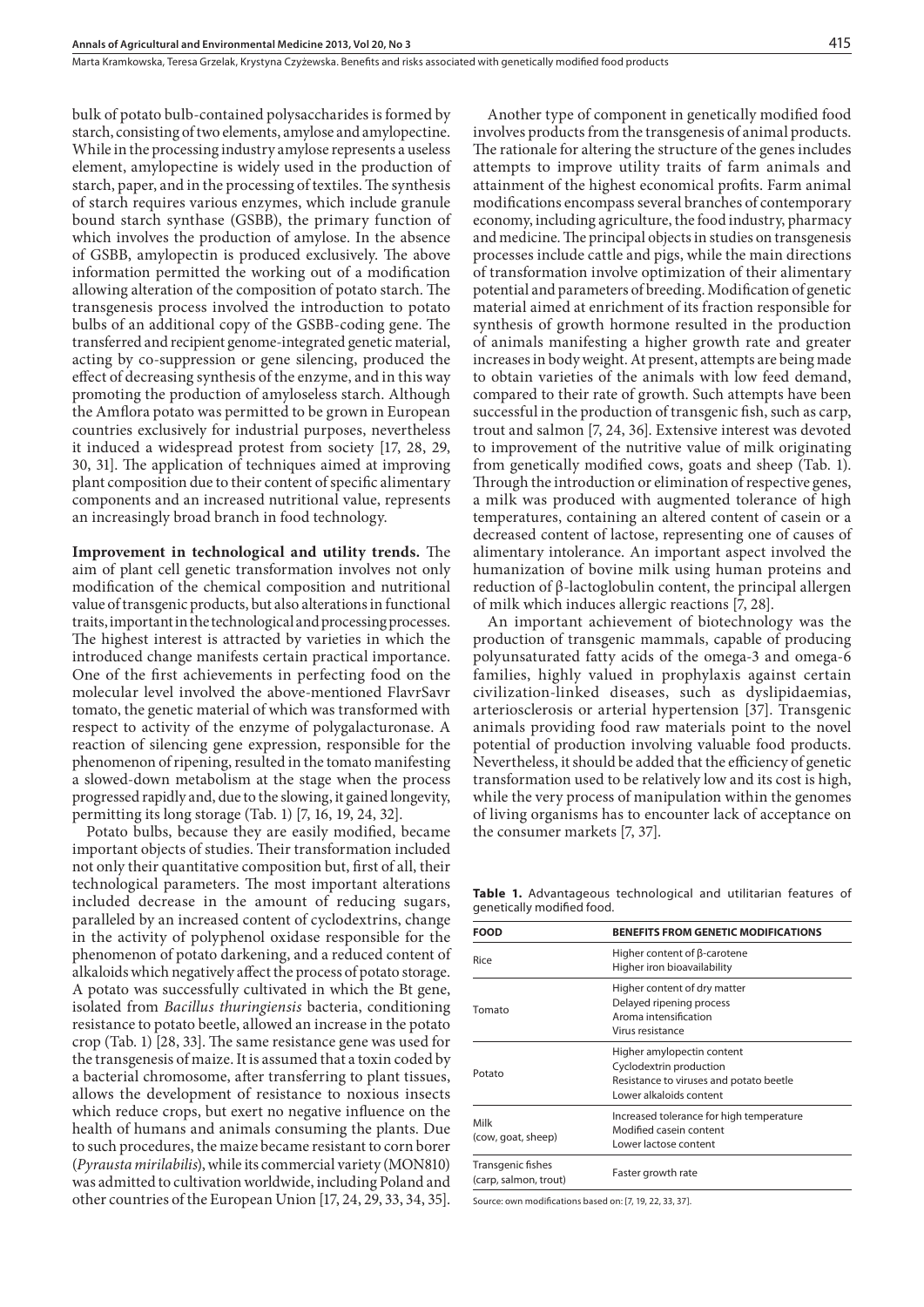**Production of therapeutic substances.** The purposefulness of genetic modification involving plant raw material, is planned to provide therapeutic substances, opening fully novel perspectives for pharmacy and medicine. Transgenic varieties of potato, salad, tomato and spinach are capable of producing the so-called oral vaccines, or substances stimulating the human immune system in response to specific pathogens. Using genetic engineering techniques, humans have succeeded in transferring the genes responsible for expression of viral or bacterial antigens directly to plant cell nuclei or chloroplasts. The antigens stimulate whole body response which results in the production of antibodies, providing stable immunity toward selected pathological microflora [22, 36, 38]. It is required that the active substances in transgenic vaccines are contained in edible portions of vegetables and fruits, and that they stimulate mucosal immunity, due to digestion and absorption in alimentary tract of humans and/or animals. The recommended commercial form of the resistancestimulating plants involves a lyophilizate (a freeze-dried form), manifesting lowered risk of contamination and more favourable storage conditions [3, 21, 36]. The leading examples of cultivable edible vaccines are exemplified by varieties of rice, maize, soybean or potato, capable of producing antigens immunizing against various infections, including the effects of *Escherichia coli* toxins, rabies, infections with *Helicobacter pylori* bacteria, and viral type B hepatitis [3, 22, 24, 38, 39].

Here, it is worth mentioning the achievement of Polish scientists who developed a GM salad containing vaccine against viral type B hepatitis [36]. However, due to insufficient investigative effort, pharmaceuticals produced by transgenic plants are still not used on an industrial scale.

The positive effects of the culture and cultivation of transgenic organisms are thought to include the potential for obtaining recombined proteins, broadly used as a source of therapeutic substances. One of trends in plant biotechnology involves modification of plant varieties for the purpose of synthesis of biologically active compounds, providing grounds for the production of drugs, enzymes, antibodies and hormones of specific pro-health effects. The most frequent objects for such studies are varieties of tobacco, tomato, potato, maize, soybean, rice and lucerne. The production of biopharmaceutical agents brings about several economic advantages, due to their low costs, ease of modification, extensive yield and seed production. The recombined proteins obtained by the genetic engineering approach include, among others, lactoferrin, lysozyme, insulin and insulin-resembling growth factor-1 (IGF-1) [22, 36, 38, 40].

An important part of 'pharming' (the production of therapeutic substances using transgenic organisms) involves the use of animals as bioreactors of therapeutic compounds. A properly conducted transgenesis includes transformation of genes permitting expression of the protein exclusively in the target organ of the animal under condition that the product is fully innocuous. Very frequently, the therapeutic proteins are produced in mammary milk glands. As a result of experimental studies, researchers have succeeded in obtaining alpha-1-antitrypsin, erythropoetin, plasminogen activator, and clotting factors of interferon, produced by transgenic goats, sheep or cattle. Production of recombined proteins may also take place in the blood or urinary bladder of genetically modified animals. In this way, among others, human haemoglobin was obtained, manifesting oxygenbinding activity identical to native haemoglobin. It should be

mentioned that the breeding of transgenic farm animals is fully safe for the environment since such animals cannot propagate or survive outside the site devoted to their stay [3, 7, 28, 36, 39, 41, 42, 43]. Thus, GMO opens an interesting perspective for a more economic production of drugs needed by patients.

**Potential risks linked to genetically modified food.** The dissemination of genetically modified food in various branches of human activities promoted the introduction of detailed controls related to transgenesis products, particularly in the scope of evaluating the safety of their use, and specification of possible risks associated with the consumption of such products [44]. The anxiety of consumers is induced both by the effects of genetic modifications, including effects of molecular biology techniques which, in interfering with the process of natural recombination, disturb the ability for normal propagation. The problem of taking advantage of transgenic food reflects misgivings of both a biological nature, related to the complexity of the involved processes, and ethical principles linked to problems of the existence of living organisms [20, 45, 46].

**Risk of food allergy.** The transfer of genes from the cells of one organism to the cell nuclei of another organism results in the expression and synthesis of new proteins, absent till then in parental cells. The amino acid sequence forming structure of a given protein poses the main risk of food allergy development due to exposure to transgenic food. The term allergy denotes a pathological immune reaction, resulting from a response to antigen carried by a specific food component. The main allergens are thought to involve alimentary proteins, the consumption of which may induce sequentially skin reactions, alterations in the respiratory system and the circulatory system, up to induction of an anaphylactic shock, creating serious negative effects for health [7, 20, 47, 48]. Proteins obtained due to genetic modifications are thought to carry an allergizing potential if its sequence is homologous to another, defined allergen, inducing unfavourable immune body reactions. It is estimated that food components allergize approximately 2% of the world's adults and as many as 6% of children [7, 47, 49].

Extensive attention is devoted to cases of allergy following previous consumption of a transgenic food. The widely publicized example of unfavourable GMO effects involved the case of Aventis, the American producer of maize given the utility name of StarLink. The modified plant contained an additional gene, conditioning natural resistance to pesticides. The transfer of genetic information from *Bacillus thuringiensis* bacteria to the cell nuclei of maize yielded the expression product of Cry9c protein, manifesting strong allergizing properties. Due to its specificity, StarLink maize gained the acceptance of the Environmental Protection Agency (EPA) and was permitted to enter the trade market exclusively as an animal fodder. Soon after commercialization of the transgenic plant, StarLink maize was detected in food products generally accessible on consumer markets (e.g. in tacos). Spread of the information through mass media was followed by numerous reports by consumers related to symptoms of food allergy in the form of headaches, diarrhoeas, nausea and vomiting, which were supposed to develop following consumption of products containing the genetically modified maize (Tab. 2) [7, 45, 47, 50, 51].

Another example of the risk of food allergy development involved the production of soybean enriched in methionine,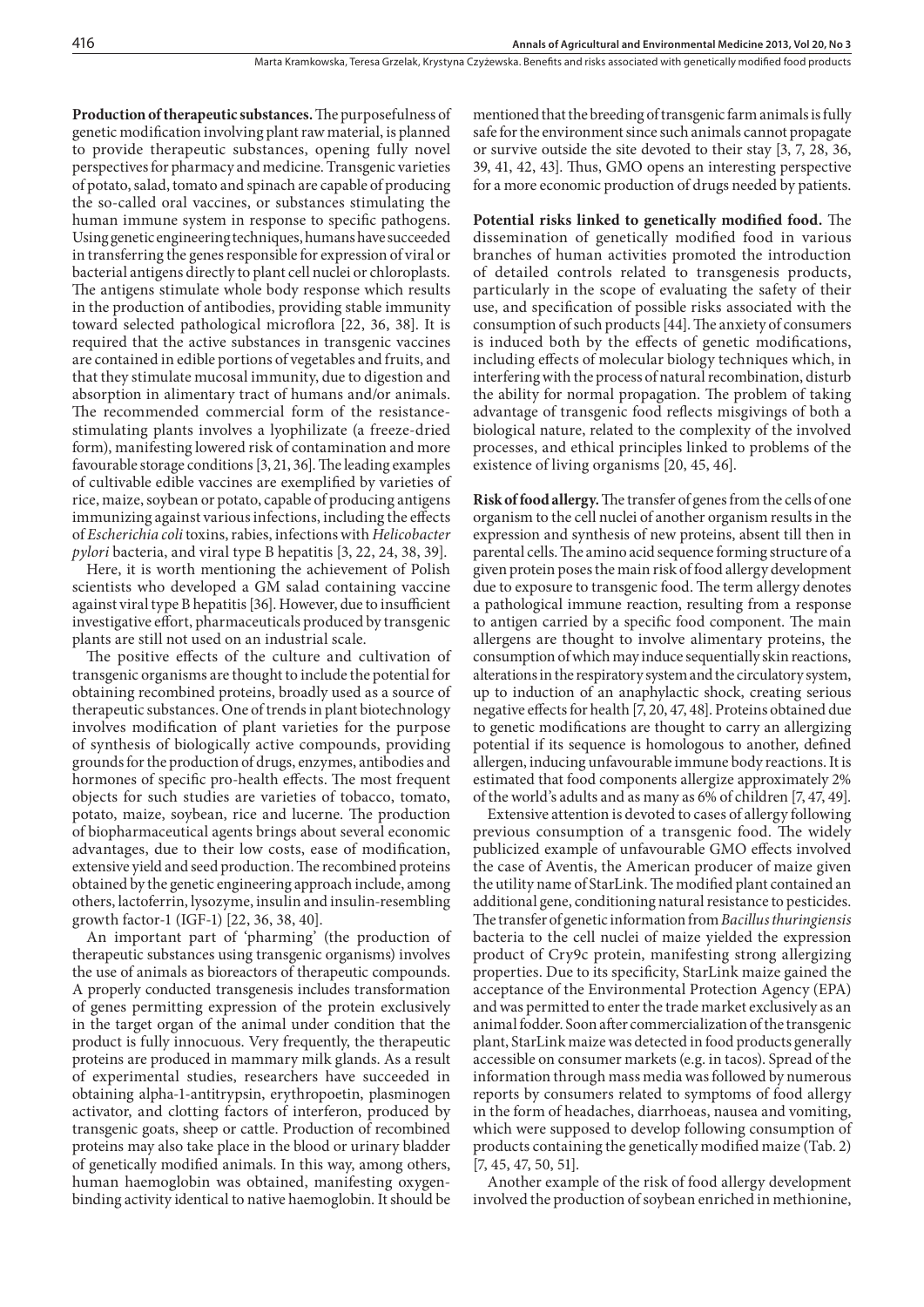the amino acid obtained by synthesis as a product of the gene isolated from a Brazil nut. According to reports of various medical organizations, both peanuts and tree-nuts represent one of main causes for the development of allergic reactions. Therefore, negative health effects following consumption of transgenic soybean in humans earlier sensitized to nuts represents a serious danger (Tab. 2) [7, 20, 23, 52].

Examples of allergy induced by GM food are most frequently related to varieties equipped with new expression genes, originating from organisms with a specific allergizing potential. In the case of lupine and lucerne, the introduction of genetic material originating from seeds of sunflower resulted in the appearance of allergy resembling that developing after the consumption of Brazil nuts [52].

**Synthesis of toxic compounds.** A significant problem linked to the effects of GMO to consumers' health and life is the potential for synthesis in their cells and tissues of antialimentary, toxic products or products which increase risk of activating neoplastic processes. This can be exemplified by events which took place in Spain in 1983, when a modified rape oil with a pronounced toxic effect was permitted to enter the general market. Despite earlier results obtained on rats, which failed to demonstrate any disturbances in physiology, consumption of the oil resulted in the deaths of a marked number of the consumers. This tragedy caused various investigatory centres to undertake efforts to explain the phenomenon. It was speculated that the intoxication induced the so-called toxic oil syndrome (TOS), reflecting contamination of the oil with aniline or its derivatives, responsible for the toxic signs. Experiments by Suarez et al. conducted on rats fed for 2 months with oil contaminated with oleoylanilide, failed to demonstrate significant differences with rats of a control group which received food with pure oil, although the situation might have reflected an insufficient supply of the supposedly toxic agent. Other studies performed by Quero et al., pointed to the possibility of genetic diversity in response to TOS [7, 53, 54]. Potentially toxic effects of transgenic food were also recorded in the United States in 1989, when transgenic tryptophan caused death and pain (mainly in muscles and joints) in many people. The compound, distributed by a Japanese producer, was produced by genetically modified bacteria, altered with respect to production efficacy. The L-tryptophan, playing the role of a food supplement and used for the treatment of, among others, insomnia or depression, induced undesirable body reactions in the form of eosinophilia-myalgia syndrome (EMS). The causes of the intoxication are thought to be associated, first of all, with altered production technology and altered purification of the compound, which took place just in 1989 [4, 7, 9].

The risk of an increased morbidity to tumours resulting from the consumption of GM food seems to be equally alarming. In 2002, results were published which demonstrated that milk from genetically modified cows increases levels of IGF-1 factor in consumers, showing a positive correlation with development of tumours in lungs, breast and colon. Experiments are being conducted to evaluate links between cultivable plants rendered resistant to pesticides with the frequency of lymphoma development in humans and animals consuming products resulting from the transformation of such plants (Tab. 2) [7, 9].

The relationships of transgenic food effects on human body are being investigated by conducting numerous tests on animals. Thus, a few independently working groups of researchers have presented data on the potentially harmful influences of MON810 maize (resistant to corn borer) on cells of the pancreas, intestines, liver and kidneys in rodents (Tab. 2) [44]. Results of other studies testing the effects of different varieties of transgenic maize (MON810 and MON863) on living bodies – the maize producing Bt toxin making it resistant to insects, and NK603, maize, resistant to the Roundup herbicide – pointed to the potential for induction of histopathological lesions first of all in liver and kidneys and, thus, in the principal detoxifying organs. This was confirmed by experiments on rats fed for 90 days with 11% or 33%, respectively, of components of transgenic maize, and compared to a control group of rats fed the unmodified analogue. However, attention was drawn to the fact that the low number of rats (80) which consumed the genetically modified maize, compared to the number of rats consuming the non-transgenic equivalents (a four-fold higher group numerically). Moreover, the chronic toxic effects should be evaluated after long-term monitoring – for a period of about two years – while the quoted studies lasted for only three months [55, 56].

In order to define the health effects of chronic alimentation with transgenic products a group of rats was studies, fed with various doses of NK603 modified maize, grown with or in absence of exposure to Roundup herbicide, using food free of GMO but containing water with the addition of varying amounts of Roundup, or using food free of GMO or the herbicide (control). The results of the two-year experiment suggested manifestation of disturbances in the function of liver and kidneys, a higher mortality of animals, and manifestation of palpable tumours in the experimental groups (particularly those exposed to Roundup), compared to the control. Female rats manifested an increased sensitivity to the food containing toxic compounds. It was suggested that this was linked to, among others, a lowered content of isoflavonoid antioxidants: ferulic acid, reduced by 16–30% and caffeic acid, reduced by 21–53% in NK603 maize, which reflected an overexpression of 5-enolpyruvylshikimate-3-phosphate synthase (EPSP) gene, originating from *Agrobacterium tumefaciens* – and permitting the plant to be resistant to Roundup [57]. A modulating effect of the above-mentioned isoflavonoids was demonstrated on estrogen receptors and, therefore, their chemopreventive and anti-inflammatory effects [57, 58].

The analyses by Pusztai are also worth attention. He detected that lectin, the agglutinin synthesised by GM potatoes, was toxic for the growth and development of mammals. A diet consisting of genetically modified potatoes containing a lectin, synthetized as a product of the expression of a gene selected from *Galanthus nivalis*, negatively affected the alimentary tract in rodents [4, 23, 45]. Following exposure of rats to the diet, the unfavourable effects were identified, which included disturbed cell division, particularly in the gastric mucosa. The arising abnormalities were suggested to be linked not only with the presence of the transgene, but also with other elements of the genetic construction, and with the process of transformation of genetic information. It should also be added that the described experiments involved small numbers of animals, and the duration of studies reached just 10 days (Tab. 2) [4, 45, 50, 59]. In quoting the above data, it becomes indispensable to mention the need for a detailed examination of transgenic food before it is introduced into the food markets.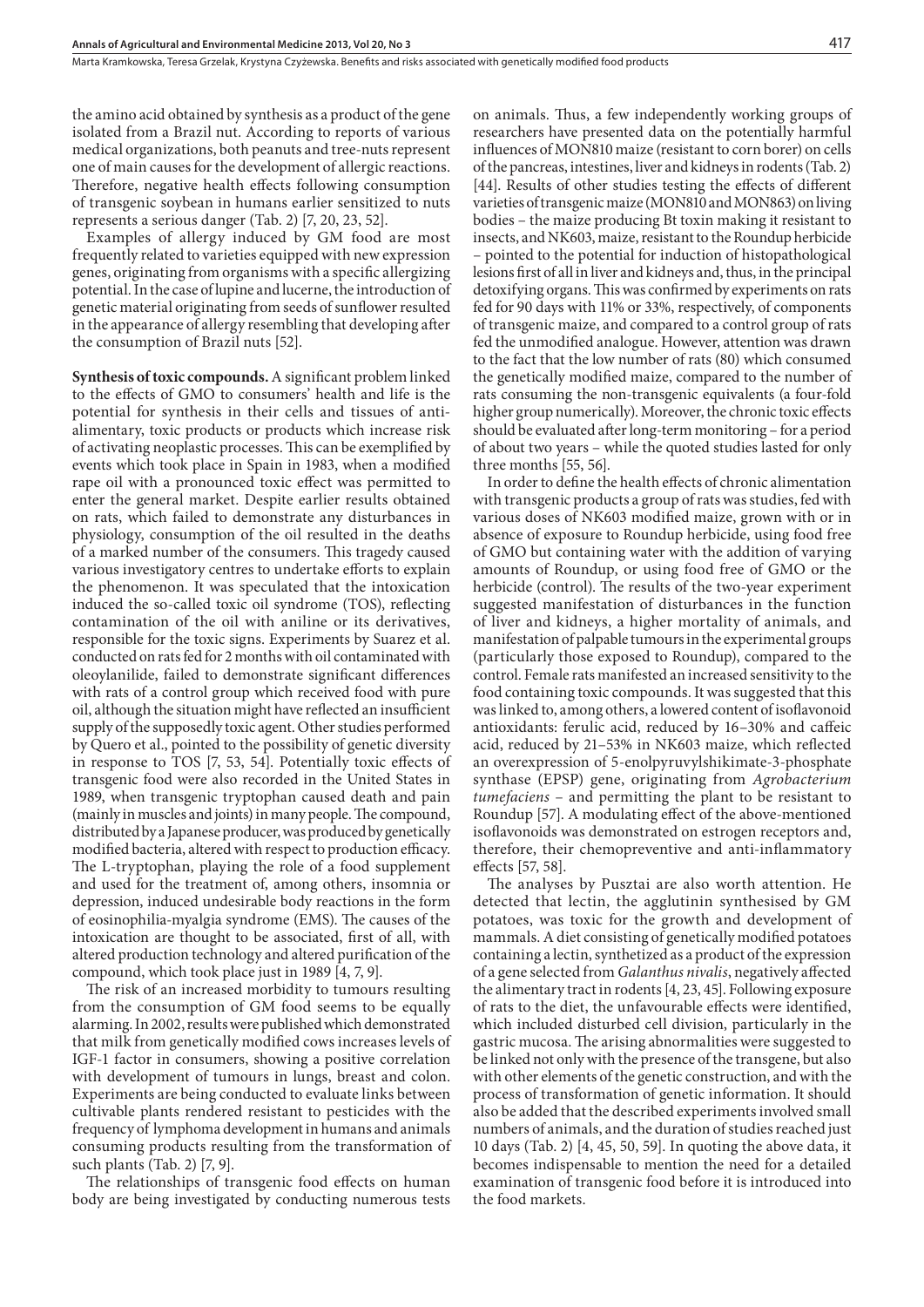Marta Kramkowska, Teresa Grzelak, Krystyna Czyżewska . Benefits and risks associated with genetically modified food products

|  |  |  |  |  |  | <b>Table 2.</b> Negative results of consuming genetically modified food. |  |  |  |
|--|--|--|--|--|--|--------------------------------------------------------------------------|--|--|--|
|--|--|--|--|--|--|--------------------------------------------------------------------------|--|--|--|

| <b>FOOD</b>                                                          | <b>NEGATIVE RESULTS OF TRANSGENESIS PROCESS</b>                                                           |  |  |  |
|----------------------------------------------------------------------|-----------------------------------------------------------------------------------------------------------|--|--|--|
| <b>Star Link Maize</b>                                               | Risk of food allergy                                                                                      |  |  |  |
| Soybean enriched in<br>methionine (gene isolated<br>from Brazil nut) | Risk of food allergy                                                                                      |  |  |  |
| Milk from genetically<br>modified cows                               | Increase of IGF-1* concentration in serum,<br>positively correlated with breast, lung and colon<br>cancer |  |  |  |
| Maize MON810                                                         | Harmful influence for cells of pancreas, intestines,<br>liver and kidney of rodents                       |  |  |  |
| Potato (with lectin)                                                 | Immunity handicap<br>Incorrect mitosis of cells and tissues                                               |  |  |  |

\* IGF – 1 - insulin-resembling growth factor-1

Source: own modifications based on [4, 7, 9, 10, 44, 45, 50, 52, 59].

The practical use of genetic engineering techniques allows the formation of organisms with new traits, which in favourable conditions may pass from laboratories and food factories to environment. The uncontrollable spread of GM plants induces anxiety among ecologists due to the risk of a disturbed biological equilibrium in ecosystems. Toxins produced by modified plants and secreted throughout their vegetation period, may manifest ability to become accumulated in individual organs of the plants, and may cause some pests to become resistant to the harmful substance. In effect, instead of a reduction in the required doses of insecticides, it may prove necessary to increase the doses of pesticides, thus nullifying the effect of the conducted manipulations [7, 9, 10, 60].

A similar problem is posed by the fear of development of 'super weeds' resistant to herbicides. An assumption of the performed transgenesis process was that the introduced new gene will provide the plant with protection against herbicides. Following such a procedure, only a single type of herbicide could be used in small doses. However, through the unwanted hybridization of transgenic plants with weeds, one cannot exclude the formation of new species, insensitive to the herbicides targeted at them. Moreover, the new plants resistant to anti-weed agents will require the use of higher amounts of herbicide to destroy them, which results in contamination of water and soil and which may negatively affect the health of consumers [7, 20, 21, 44].

**Development of resistance to antibiotics.** A subsequent significant aspect posed by the opponents of GMO involves the risk of development of resistance to antibiotics, understood as a risk of transferring genes of resistance to antibiotics to genetically modified organisms. At the early stage of the transgenesis process, bacteria are frequently used, similar to bacterial genes resistant to therapeutic antibiotics, playing in parallel the role of markers or elements allowing to distinguish transformed cells from cells which did not accept the coding alleles. The common application of therapeutic agents as modifying agents poses the danger of transferring genes of resistance to the bacterial microflora of human and animal alimentary tracts – both the physiological and pathogenic microflora. In consequence, pathogens inducing various diseases may develop a stable lack of sensitivity to specific antibiotics, with resulting lowered efficacy or total loss of effectiveness of respective treatment. Thus, in order to avoid negative health effects, avoidance of using antibiotics as markers is recommended [7, 9, 44, 49, 61]. In order to avoid the negative health effects, avoidance is also recommended

of using antibiotics as markers to the advantage of specific marker genes, such as nptII, which pose no risk to humans or animals [62].

#### **SUMMARY**

The study presents possible directions in which genetic modifications can be used, stressing the advantages and risks resulting from the consumption of transgenic food. The respective cultivation and production of modified products involve lower production costs and provide higher nutritive value of the obtained food products. The advantages resulting from the use of GMO result in increased profit for producers, provide therapeutic products, and increased variability of the obtained products and products with desirable organoleptic and utility traits [7, 21, 34, 46, 63]. Safety in the use of genetically modified food became higher due to incessant monitoring and testing GMO, required for admission to the trade market, even if GMO forms only a component of food [19, 20, 29]. Consumption of genetically modified food entails risk of undesirable effects, similar to the consumption of traditional food. The difference is in the fact of forming new experimental arrangements and the relatively short duration of using transgenesis products. The main apprehension of GMO opponents is focused on the health of consumers. It is speculated that genetically modified food is responsible for the development of food allergies, resistance to antibiotics and synthesis of toxic substances. The appearance of risks associated with a broad use of GMO provides the basis for criticism from the side of biotechnology opponents. However, to date, it has not been clarified if the harmful effects result from products of genetic modifications or from the transgenesis process, affected by, among others, circumstances of the conducted manipulations [7, 20, 28, 46]. To date, no completely negative effects of transgenic food on the human body or its complete harmlessness could have been documented. Increasing amounts of GMO-containing assortments are introduced to the trade market and the consumers themselves must decide whether or not to consume transgenic food, which should be appropriately labelled and supplied with reliable information on the conducted modifications [13, 28, 63].

## **REFERENCES**

- 1. Latifah A, Fadhli H, Roosfa H, Mus CS, Nurina A, Zinatul ZA, et al. Risks and benefits of genetically modified foods. Afr J Biotechnol. 2011; 10(58): 12481–12485.
- 2. Linkiewicz A, Wiśniewska I, Sowa S. Molekularne metody wykrywania i identyfikacji organizmów genetycznie zmodyfikowanych (GMO). Biotechnologia. 2006; 3(74): 44–52 (in Polish).
- 3. Wrześniewska-Wal I. Prawne aspekty wprowadzania do obrotu żywności genetycznie zmodyfikowanej. Post Nauk Med. 2009; 4: 310–315 (in Polish).
- 4. Lemaux P. Genetically engineered plants and foods: A scientist's analysis of the issue (part 1). Annu Rev Plant Biol. 2008; 59: 771–812.
- 5. Kolasa-Więcek A. Organizmy modyfikowane genetycznie próba oceny świadomości społeczeństwa polskiego. Post Tech Przetw Spoż. 2008; 2: 57–59 (in Polish).
- 6. Qaim M. The economics of genetically modified crops. Annu Rev Resour Econ. 2009; 1: 665–693.
- 7. Ochocki Z, Stańczak A. Organizmy genetycznie zmodyfikowane żywność i leki przyszłości? Część I i II. Farm Pol. 2005; 61(8): 361–377 (in Polish).